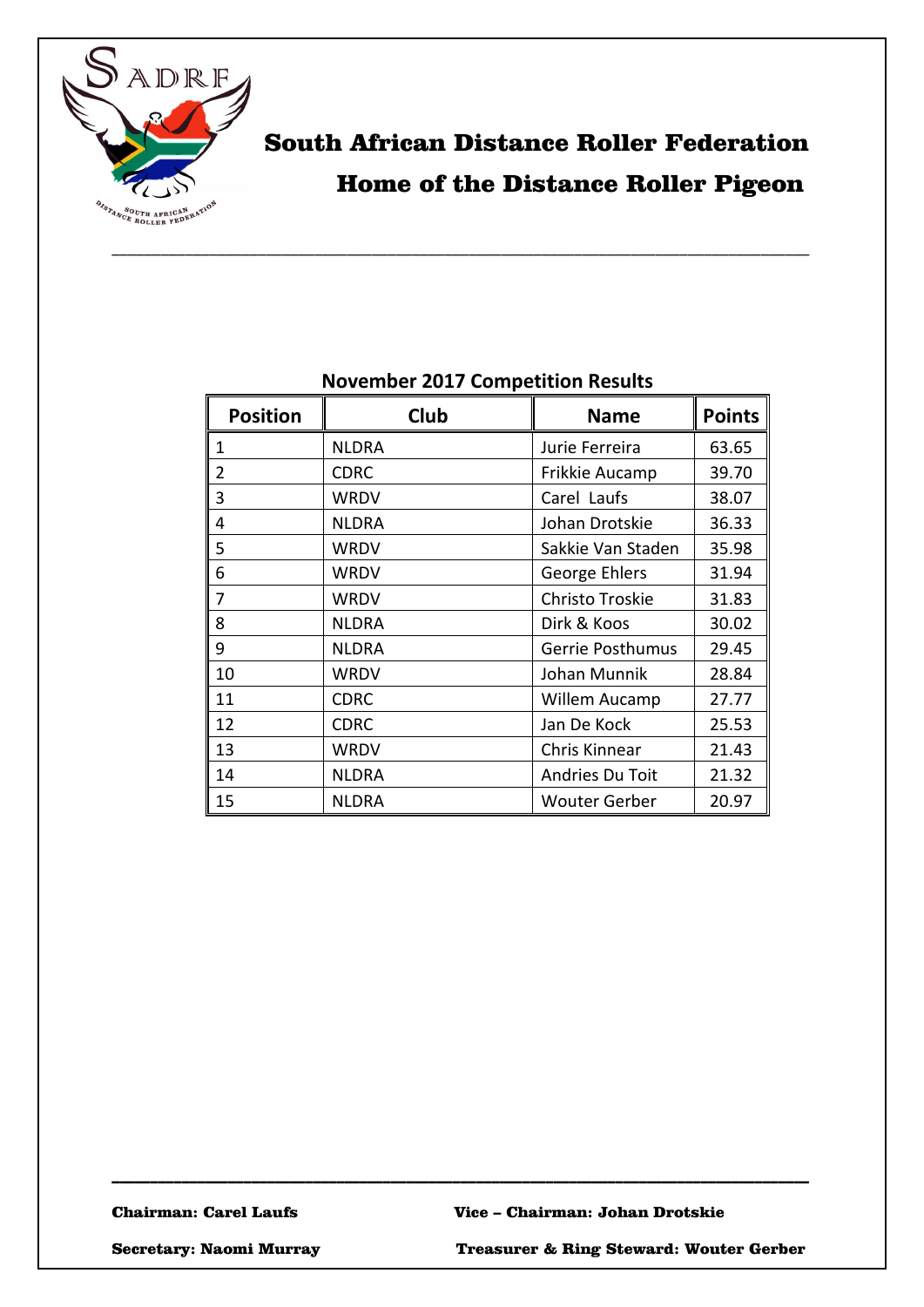

# South African Distance Roller Federation Home of the Distance Roller Pigeon

| <b>LUIT LEAGUE L'ASILIAII</b> |              |                      |               |
|-------------------------------|--------------|----------------------|---------------|
| <b>Position</b>               | Club         | <b>Name</b>          | <b>Points</b> |
| 1                             | <b>CDRC</b>  | Frikkie Aucamp       | 405.08        |
| 2                             | <b>WRDV</b>  | Sakkie van Staden    | 355.54        |
| 3                             | <b>NLDRA</b> | Johan Drotskie       | 352.22        |
| 4                             | <b>NLDRA</b> | Gerrie Posthumus     | 350.34        |
| 5                             | <b>WRDV</b>  | Carel Laufs          | 330.84        |
| 6                             | <b>CDRC</b>  | Jan De Kock          | 315.76        |
| 7                             | <b>NLDRA</b> | Dirk & Koos          | 303.18        |
| 8                             | <b>WRDV</b>  | George Ehlers        | 296.11        |
| 9                             | <b>WRDV</b>  | Johan Munnik         | 274.28        |
| 10                            | <b>WRDV</b>  | Christo Troskie      | 268.56        |
| 11                            | <b>NLDRA</b> | Jurie Ferreira       | 249.69        |
| 12                            | <b>NLDRA</b> | Andries Du Toit      | 235.93        |
| 13                            | <b>CDRC</b>  | Chris Kinnear        | 221.98        |
| 14                            | <b>NLDRA</b> | <b>Wouter Gerber</b> | 194.77        |
| 15                            | <b>CDRC</b>  | Willem Aucamp        | 166.93        |
| 16                            | <b>CDRC</b>  | Sakkie Enslin        | 80.81         |

#### **2017 League Position**

\_\_\_\_\_\_\_\_\_\_\_\_\_\_\_\_\_\_\_\_\_\_\_\_\_\_\_\_\_\_\_\_\_\_\_\_\_\_\_\_\_\_\_\_\_\_\_\_\_\_\_\_\_\_\_\_\_\_\_\_\_\_\_\_\_\_\_\_\_\_\_\_\_\_\_\_\_\_\_\_\_\_\_\_\_\_

## **2017 Highest Competition Point**

| <b>Position</b> | Club         | <b>Name</b>       | <b>Points</b> |
|-----------------|--------------|-------------------|---------------|
|                 | <b>NLDRA</b> | Jurie Ferreira    | 63.65         |
|                 | <b>CDRC</b>  | Frikkie Aucamp    | 50.28         |
|                 | <b>WRDV</b>  | Sakkie van Staden | 49.30         |
|                 | <b>WRDV</b>  | Sakkie van Staden | 48.64         |
|                 | <b>CDRC</b>  | Frikkie Aucamp    | 47.27         |

\_\_\_\_\_\_\_\_\_\_\_\_\_\_\_\_\_\_\_\_\_\_\_\_\_\_\_\_\_\_\_\_\_\_\_\_\_\_\_\_\_\_\_\_\_\_\_\_\_\_\_\_\_\_\_\_\_\_\_\_\_\_\_\_\_\_\_\_\_\_\_\_\_\_\_\_\_\_\_\_\_\_\_\_\_\_\_\_\_\_

Secretary: Naomi Murray Treasurer & Ring Steward: Wouter Gerber